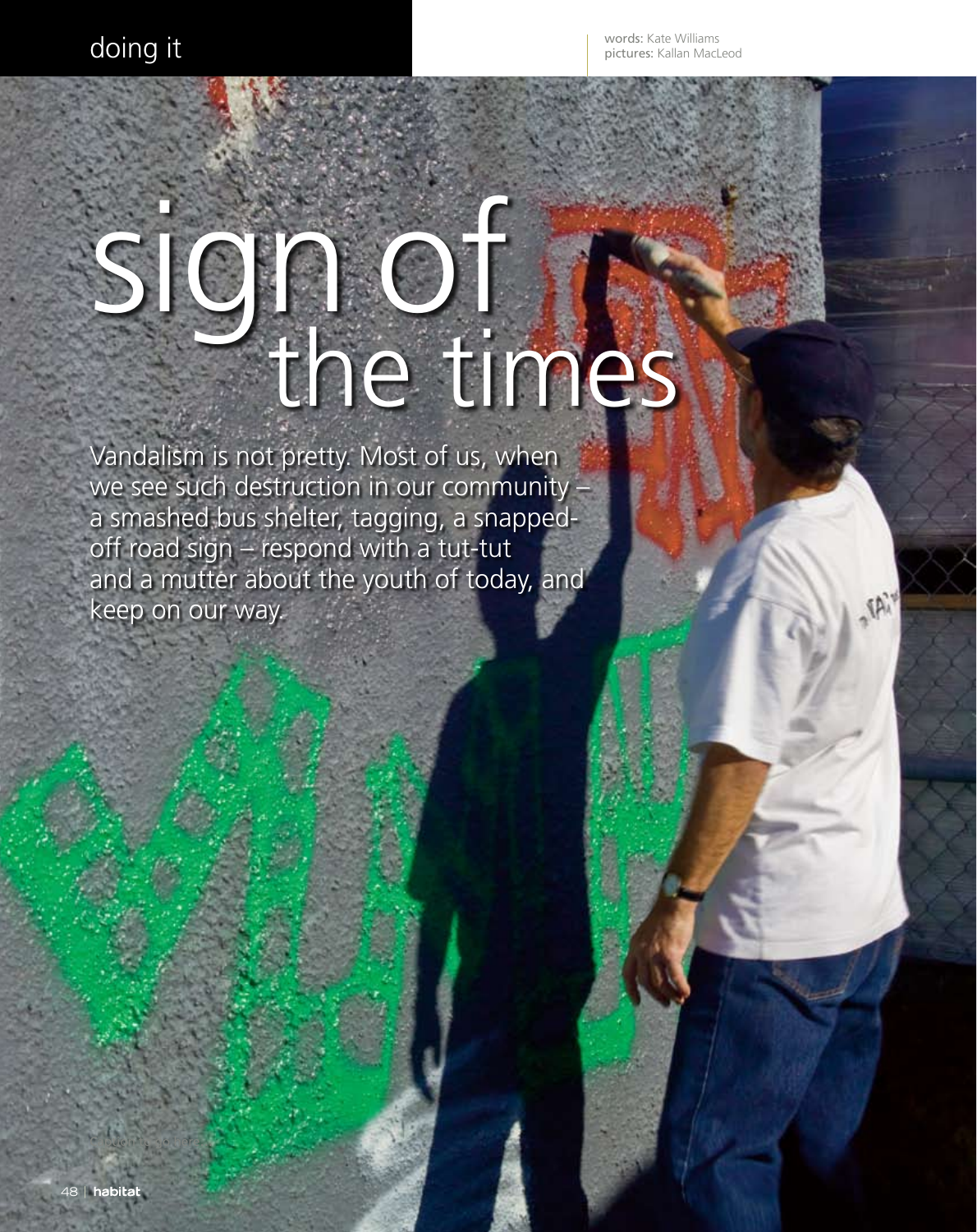Fortunately for the people of Auckland's North Shore, there is one man who didn't just tut and drive on. John Crews, already active in his community, was so annoyed at the major problems with graffiti in Sunnynook that he rounded up a group of volunteers and – with the help of the local community constable – set about cleaning up his neighbourhood. Twelve years later, the UnTag Trust – the organisation he founded in 1995 – has grown to support a paid staff member and a fully equipped truck to clean up large chunks of the North Shore (two other organisations cover single suburbs in the area).

As with many community organisations, funding was hand-to-mouth in the beginning. Fortunately, John could tap into extensive networks built up over 30 years as a volunteer community patroller. Having worked closely with the community constable, he knew about Blue Light discos; police-run events for young people that generate income for local projects. Such funds helped buy paint, brushes and equipment. In the beginning, teams of four people a week from the North Harbour Rotary Club turned up each Saturday to supervise the clean-up, but since 1998, the Trust has been able to pay staff for 20 hours a week.

UnTag provides a double solution for the community. Young offenders are referred by Police Youth Aid, CYFS or the community constable to work on the tagging clean-up as part of their sentencing or rehabilitation. John suspects that for these young people (from all parts of the social spectrum, he is quick to point out), working sideby-side with an interested grown-up may be the first time some of them have experienced a listening ear.

"We are not counsellors; we are just ordinary people", he explains. "We don't tell them what to do, we let them do the talking. Very often, the more they talk, the more they find their own answers."

The programme is backed by the North Shore City Council, although formal funding only started in 2005. It cleans up graffiti on residences, public buildings and businesses. Tagging is referred to the clean-up hotline via complaints to the council Action-Line, by the community constable, or through direct calls to the UnTag hotline.

John has learned that careful recording and monitoring is essential to the success of his service: Every piece of graffiti is photographed and recorded before it is removed. Information and photos are entered into a council-run database called Tracker, and shared around the city. This data is used to identify persistent tagging re-offenders – taggers like to move around the city and tag in each other's territories. UnTag can have anything between 160 and 570 tags a week to deal with: In 2006 the team tackled more than 4300 tags, using between 60 and 100 litres of paint a month.

Two years ago, as Resene was beginning its PaintWise programme, John and other local groups were offered the recycled paint free for their work. The PaintWise truck splits open old cans or buckets of waterborne paint,